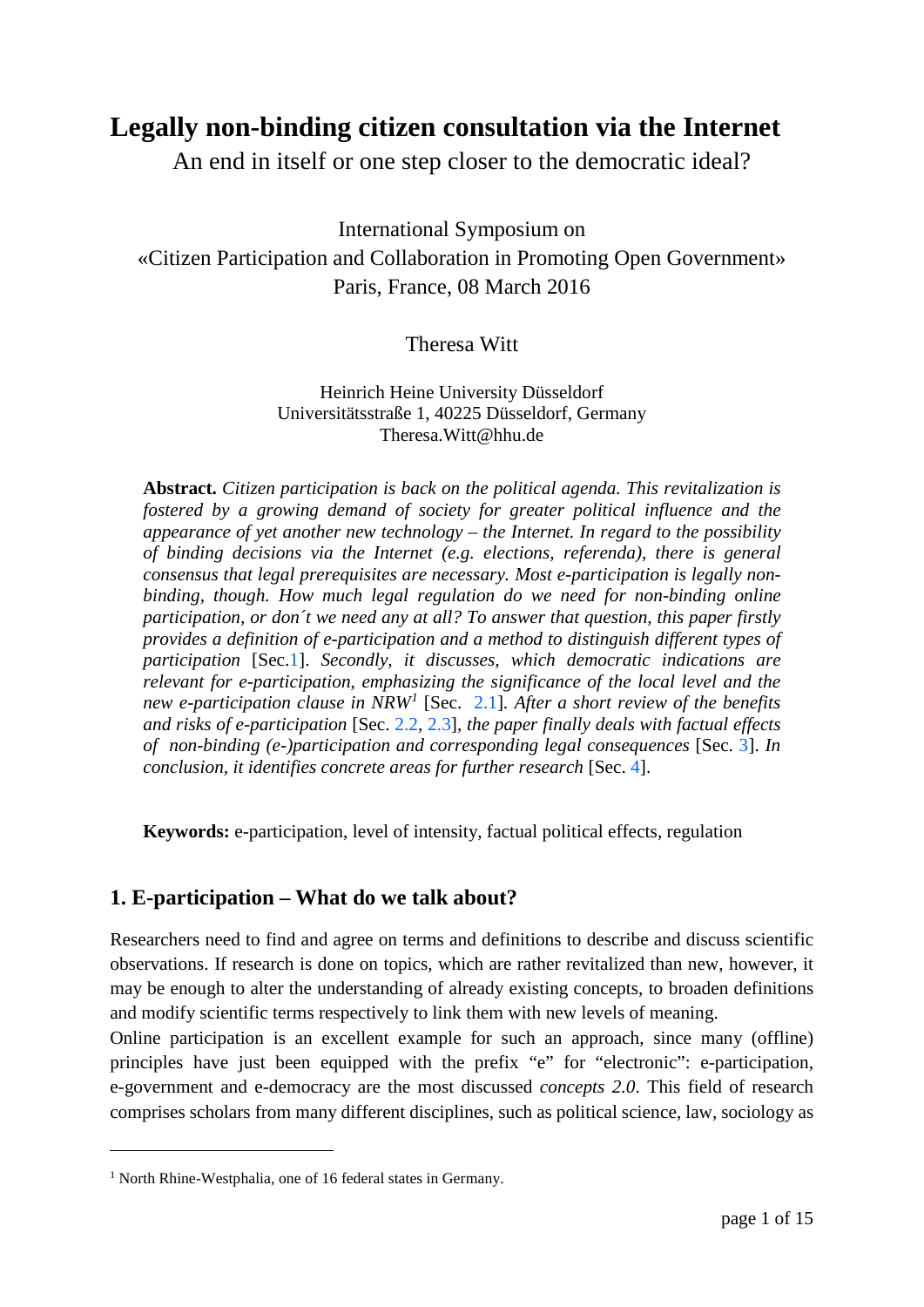well as communication studies, information science and economics. Therefore, it is all the more important to distinguish carefully between different terms, concepts and research perspectives, especially, if they are closely related to one another.

# <span id="page-1-3"></span>**1.1. Definition of E-Participation**

In this paper, *e-participation* (synonymously used with online participation) is understood as legally non-binding, deliberative and voluntary contribution of citizens to administrative/ political decisions via top down initiated online processes (partly or completely organized via the Internet). The participation platforms/websites should at least partly be accessible to the public (the actual discussion may be for registered participants only). These processes can either be formal or informal. Participants shall be able to actively contribute to the discussion, e.g. by posting comments, statements and opinions, providing for information, making proposals, submitting ideas and expressing agreement or disagreement to the posts of others.<sup>[2](#page-1-0)</sup>

# **1.2. Categorizing different types of e-participation**

When categorizing types of (e-)participation, there are many different approaches, some of which are very detailed and complex. Before dealing with details, though, it may help to ask these four basic questions:

- 1) Is the participation process formal or informal?
- 2) Which political or administrative aims shall be accomplished?
- 3) At what level of intensity does the process take place?
- 4) Who is addressed to participate?

## **1.2.1. Formal or informal?**

Participation can either be formal or informal [[1\]](#page-11-0). A participation process is formal, if the competent authorities are legally obligated to initiate it. [3](#page-1-1) Informal participation on the other hand is initialized voluntarily.<sup>[4](#page-1-2)</sup> Formal participation leaves less flexibility to the initiators than informal participation, since aims, level of intensity and circle of participants are already set by law.

## **1.2.2. Participation aims**

-

<span id="page-1-4"></span>According to Fritsche [[2\]](#page-11-1) there are two main intentions for participation: making *rational political decisions* and reducing the *distance between rulers and those who are ruled*.

<span id="page-1-0"></span><sup>&</sup>lt;sup>2</sup> This definition does not claim to be comprehensive or practicable to solve all e-participation related problems..

<span id="page-1-1"></span><sup>3</sup> Often found in urban planning, in Germany cf. § 3 BauGB (Building Code), § 10 ROG (Regional Planning Act), § 10 III, IV BImschG (Immission Control Act), § 9 UVPG (Environmental Impact Analysis Act), § 73 VwVfG (Administrative Procedure Act).

<span id="page-1-2"></span><sup>4</sup> Internationally prominent examples for such informal participation are public budgeting and local action plans, e.g. for noise reduction.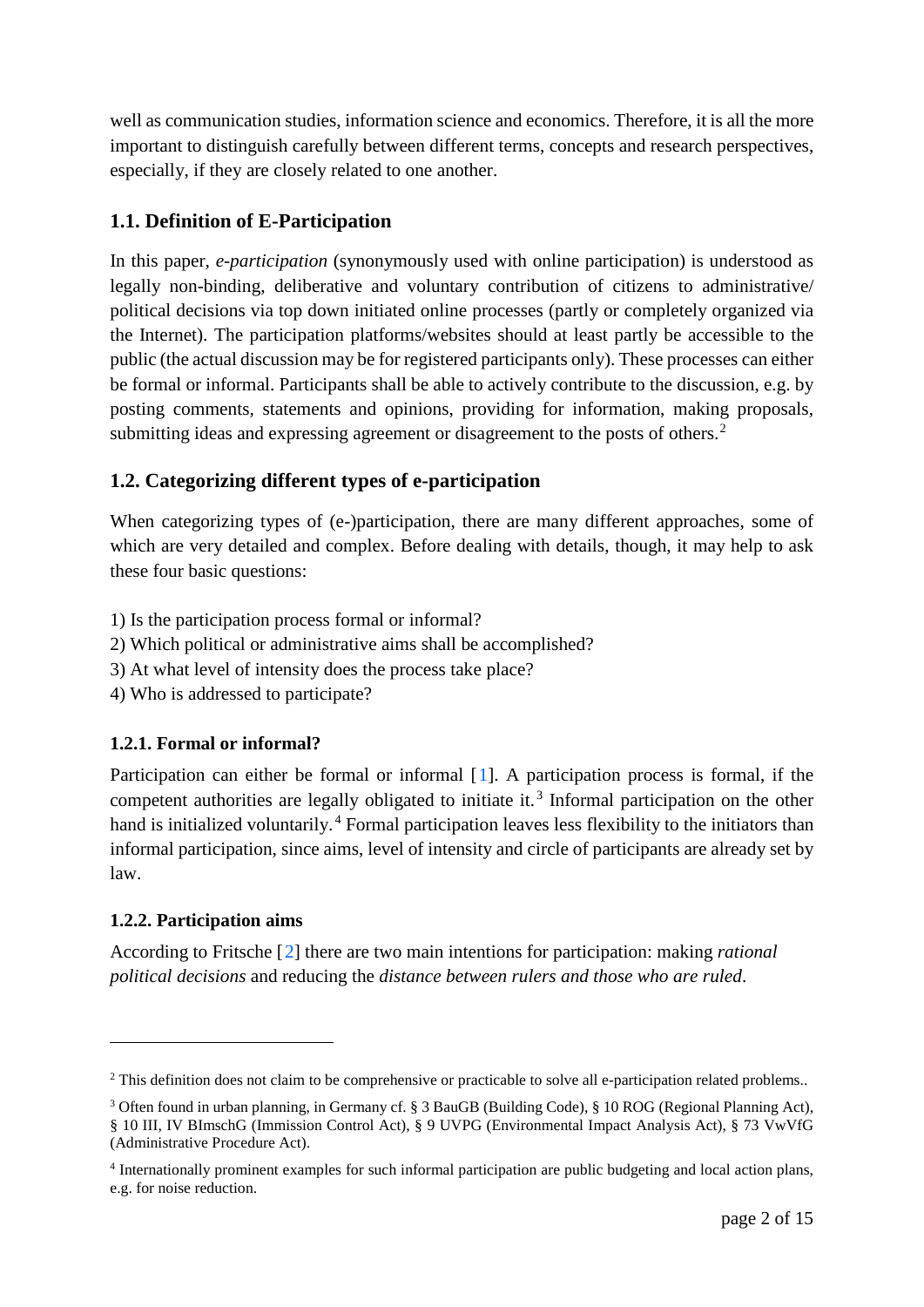<span id="page-2-4"></span>In more detail, participation may inter alia aim at: strengthening civil engagement, gathering information, encouraging political discussions and enhancing transparency, legitimacy and acceptance [[3,](#page-12-0)[4](#page-12-1)]. Identifying and distinguishing individual aims and intentions for each participation process is indispensable. Only then, the initiators can decide, which type of process fits their needs and what kind of information they have to provide to enable citizens to participate. Also, evaluating a process as successful or failed is only possible in relation to the achievement or disappointment of the identified aims. Finally, different aims require different considerations on structure, design, content and outcome of the participation initiative (in regard to the consequences of different aims on representativeness cf. Sec. [1.2.5\)](#page-3-0).

#### <span id="page-2-5"></span>**1.2.3. Level of intensity**

There are multiple models presenting different levels of intensity [[5\]](#page-12-2). In all models the lowest level of intensity is *information*. Participation types at this level are e.g. fact sheets, open houses, web sites or newsletters. The second commonly accepted level of intensity is *consultation*. At the consultation-level, citizens can express their opinion, e.g. via surveys, public comment, focus groups and public meetings. The highest level of intensity is a legally binding decision made by citizens in form of direct democratic instruments. Direct democracy (as *legally binding participation*) is left out of most participation-models, though.

<span id="page-2-3"></span>Categories higher than consultation but lower than legally binding participation differ from model to model. The OECD<sup>[5](#page-2-0)</sup>-model  $[6,7]$  $[6,7]$  $[6,7]$  $[6,7]$  $[6,7]$  for example determines three basic levels: information provision, citizen-consultation and *citizen active participation*. At the level of citizen active participation, citizens engage in decision making, while the final responsibility rests with the government. Macintosh [[8\]](#page-12-5) draws on this three-level-model. She determines the information-level as e*-enabling*, the consultation-level as *e-engaging* and the last level as *eempowering*. While e-enabling and e-engaging is understood as top-down participation, bottom-up ideas are facilitated at the e-empowering-level. Medicmorec et al. [[9](#page-12-6)] present a fourlevel-model consisting of information, consultation, *cooperation* and *codetermination*. At the cooperation-level, citizens are able to influence a decision by collaboratively preparing results. The term codetermination is defined as a decision, commonly made by citizens and politicians. This model is almost identical with the model presented by the working group e-democracy of the Austrian Federal Chancellery [[10,](#page-12-7)[11\]](#page-12-8). The only difference is, that the Austrian model does not use the term codetermination, but *co-decision* instead. Furthermore, co-decision is not understood as a separate level, but as a sub category of the cooperation-level. Finally, the IAP2<sup>[6](#page-2-1)</sup>-model [[12\]](#page-12-9) – adapted by UNDESA<sup>[7](#page-2-2)</sup> [[13\]](#page-12-10) – distinguishes between five different levels of intensity, which are: information provision, consultation, *involving the public* (workshops, deliberative polling), *collaboration* (advisory committees, consensus-building, participatory decision making) and empowerment (delegated decisions, citizens' juries).

<span id="page-2-0"></span><sup>5</sup> Organization for Economic Cooperation and Development.

<span id="page-2-1"></span><sup>6</sup> International Association for Public Participation.

<span id="page-2-2"></span><sup>7</sup> United Nations Department of Economic and Social Affairs.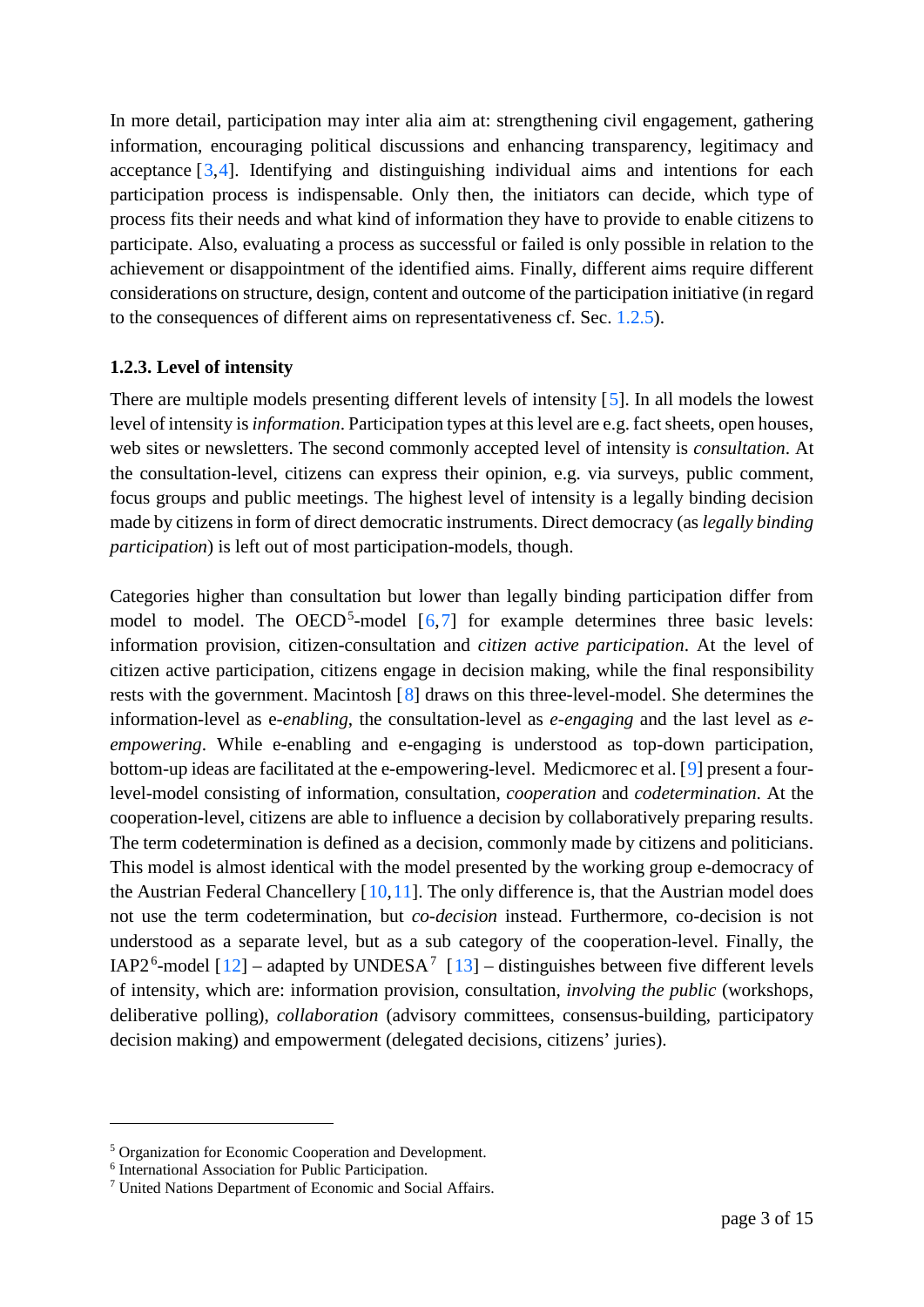### **1.2.4. Circle of participants**

The circle of participant depends on the different *roles of citizens* "as customers, participators and creators, and even as sovereigns" [\[9\]](#page-2-3).

# <span id="page-3-0"></span>**1.2.5. Interdependency**

The interdependency of these four basic questions shall be shown by the following example: A City Council decides to initiate an informal participation process on a noise-reduction action plan. Thereby, freedom of expression shall be accomplished and the citizens´ opinion(s) on different proposals shall be gathered. Also, the Council wants to accumulate helpful ideas and/or creative counter-proposals (*crowd sourcing*). These aims can only be achieved at the intensity-level of consultation respectively at the cooperation-level.

<span id="page-3-3"></span><span id="page-3-1"></span>This reflects on procedural details, like the timeframe of participation. Educated proposals can only be accumulated, if the participation process takes place over an appropriate period of time [\[4\]](#page-2-4). It is also necessary to provide a solid basis of information in advance, to ensure a high discussion quality and good results [[14\]](#page-13-0). Another crucial time related factor is, when to start the participation process. If it takes place at the co-decision-level, the initiators have to make sure that the decision still *can* be made [\[4\]](#page-2-4). Complex political decisions are time-intensive and need to be coherent with one another [\[14,](#page-3-1)[15\]](#page-13-1). That's why their preparation often consume a lot of resources and require binding arrangements with external partners, which both may lead to prejudices for active participation [[16](#page-13-2)]

<span id="page-3-10"></span><span id="page-3-9"></span><span id="page-3-2"></span>Finally, the circle of participants depends on the aims of the participation process and the level of intensity. If a conjoined decision with citizens in the role of the sovereign should be made to enhance legitimacy, the circle of participants has to be as representative as possible. In this example, though, the Council´s main interest is to gather new ideas by consulting/cooperating with citizens. At this stage, representativeness is not necessary, since the intended aim is equally accomplished, if only one citizen comes up with a helpful new idea [[17\]](#page-13-3). The final decision, though, still has to be democratically legitimized. In conclusion, the democratic legitimation is obtained, as long as the City Councilors as elected representatives are responsible for further discussions about the idea and for making the final decision. How the idea was brought to their attention, is not a relevant concern.

# <span id="page-3-7"></span>**2. E-participation – democratic implications**

<span id="page-3-8"></span><span id="page-3-4"></span>Democracy – *δῆμος* (dêmos) "people" and κράτος (krátos) "power" – is one of the central basic *principles of state structure*, guaranteed by the German constitution in art.  $20(2)$  GG<sup>[8](#page-3-5)</sup>. Directly translated, democracy means *power by the people*. [9](#page-3-6) Consequently, sovereignty of the people is the very heart of democracy [\[15,](#page-3-2)[18,](#page-13-4)[19](#page-13-5)]. As art. 1 GG implies, the state should not only rule over the people, but also acknowledge it as a heterogenic group of individuals  $[20,21]$  $[20,21]$  $[20,21]$  $[20,21]$ . The people as a political entity, however, depends on organization and institutionalization [\[14](#page-3-3)[,18\]](#page-3-4). Without constitutionalized procedural rules, sovereignty and the common will of the people,

<span id="page-3-5"></span><sup>8</sup> Basic Law for the Federal Republic of Germany.

<span id="page-3-6"></span><sup>9</sup> Defining ´*the people*´ is one of the oldest debates in political science.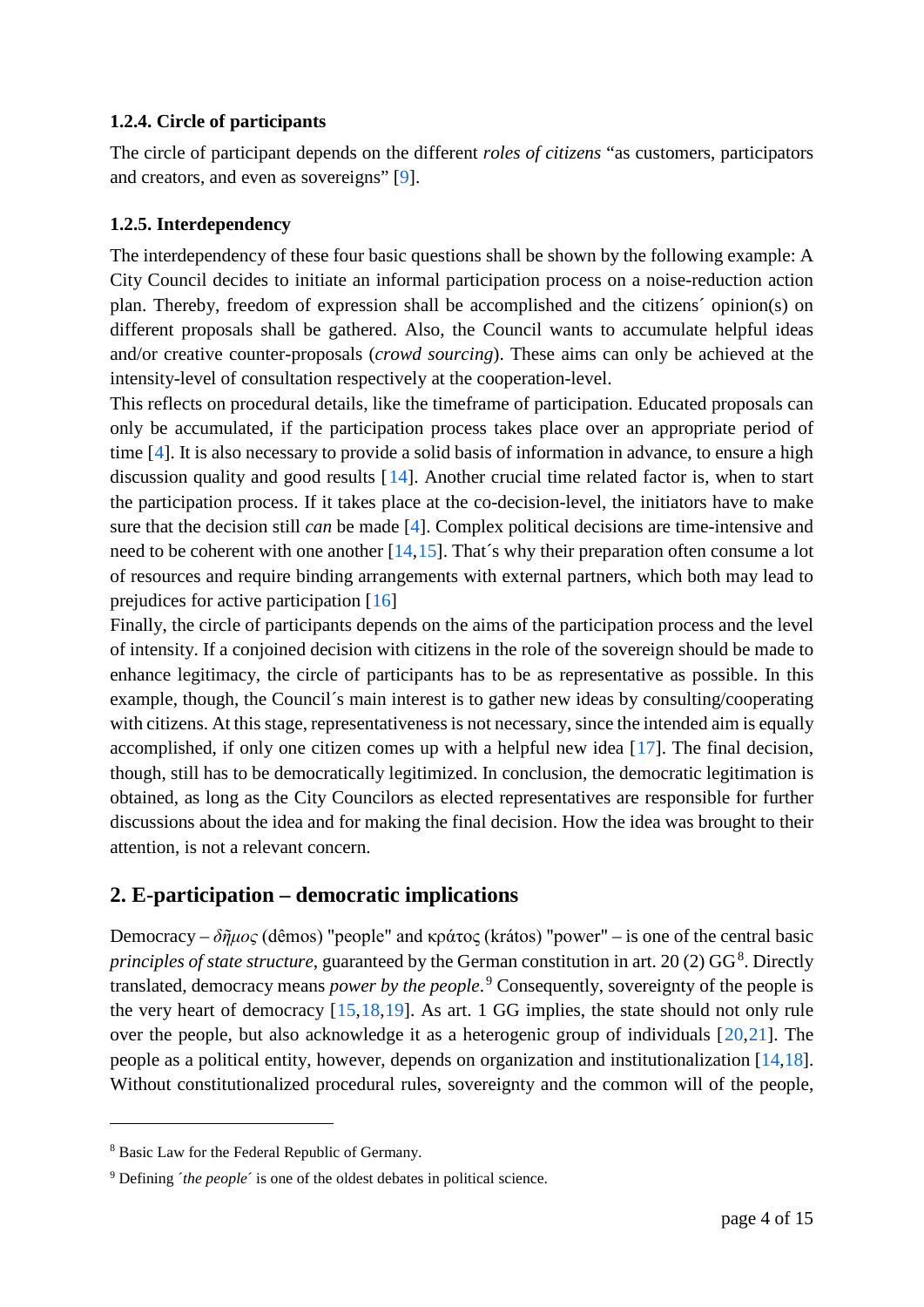i.e. Rousseaus´ *Volonté générale* [[22](#page-14-0)], are nothing but nominal ideals [\[14\]](#page-3-3). Establishing the common will becomes the number one task of democracy.

Due to Luhmann [[23\]](#page-14-1) and Morlok [\[14](#page-3-3)[,18\]](#page-3-4), democracy can be understood as a *process of selection and complexity*. Selection means a process of evaluating, discussing, amending and finally choosing one of many diverse options. Complexity in this context means that the decision making process shall stay open to new arguments and different choices for as long as possible. Therefore, adequate "*input channels*" [\[18\]](#page-3-4) have to be established. The more relevant interests are incorporated in the final decision, the more this decision is considered to be oriented towards the common good [\[14\]](#page-3-3). Hence, participation and (operationalized) influence on political decisions are the basis of democracy [\[14,](#page-3-1)[18\]](#page-3-4).

Secondly, democracy is able to *secure individual freedom and equality* and to *protect minorities* by *limiting political power* [\[18\]](#page-3-4). Most important for putting that into effect are *fundamental human rights*, protection of *political oppositions* as well as *effective control mechanisms* [\[15\]](#page-3-2). Human rights have to be constitutionally and equally guaranteed. Minorities must have the chance to become majorities; no "*tyranny of the majority*" [[24](#page-14-2)]. Control can be guaranteed by the principles of *transparency and public debate* (public control), *independent courts* (judicial control) and the *division of powers*.

<span id="page-4-3"></span>Finally, the third key aspect of democracy, which is significant for the following analysis, is the role of *trust and responsibility* [[25](#page-14-3)].

## <span id="page-4-0"></span>**2.1. The local/municipal level**

The local/municipal level obtains a special role in regard to including citizens in political decision making. The Federal Constitutional Court considers municipalities as the *democratic nucleus* [[26\]](#page-14-4) that is *most likely resistant against dictatorship* [[27,](#page-14-5)[28](#page-14-6)]. Therefore, it is a central objective, to actively include citizens in the local political life and administrative decisions. At the same time, administration has to be efficient, though. As a result, municipalities have to find suitable solutions to ease the tension between the two central demands of local administration: *efficiency* on the one hand, *being close to the citizens* on the other hand [[29\]](#page-14-7).

#### **2.1.1. The right to self-administration**

-

Germany is a *democratic* state, governed by *the rule of law*, organized as a *federal republic*, [10](#page-4-1) which is divided into federal level (*Bund*), state level (*Länder*) and local/municipal level (*Kommunen*). This decentralized structure establishes a *vertical (bottom-up) division of power*, maximizing the *self-determination of the people* [\[14\]](#page-3-1). Legislative jurisdiction for local law is attributed to the federal states.<sup>[11](#page-4-2)</sup> Nevertheless, within the limits prescribed by the laws, municipalities have the right to regulate all local affairs on their own responsibility (*right to* 

<span id="page-4-1"></span><sup>10</sup> Artt. 20, 28, 79 (3) GG guarantee these *principles of state structure* (Staatsstrukturprinzipien) both in the federal constitution and in the constitutional order of the federal states.

<span id="page-4-2"></span><sup>&</sup>lt;sup>11</sup> Artt. 30, 70 (1) GG. According to art. 30 GG "the exercise of state powers and the discharge of state functions" is a matter of the federal states, "except as otherwise provided or permitted by this Basic Law". According to art. 70 (1) GG legislative jurisdiction is attributed to the federal states, "insofar as this Basic Law does not confer legislative power on the Federation".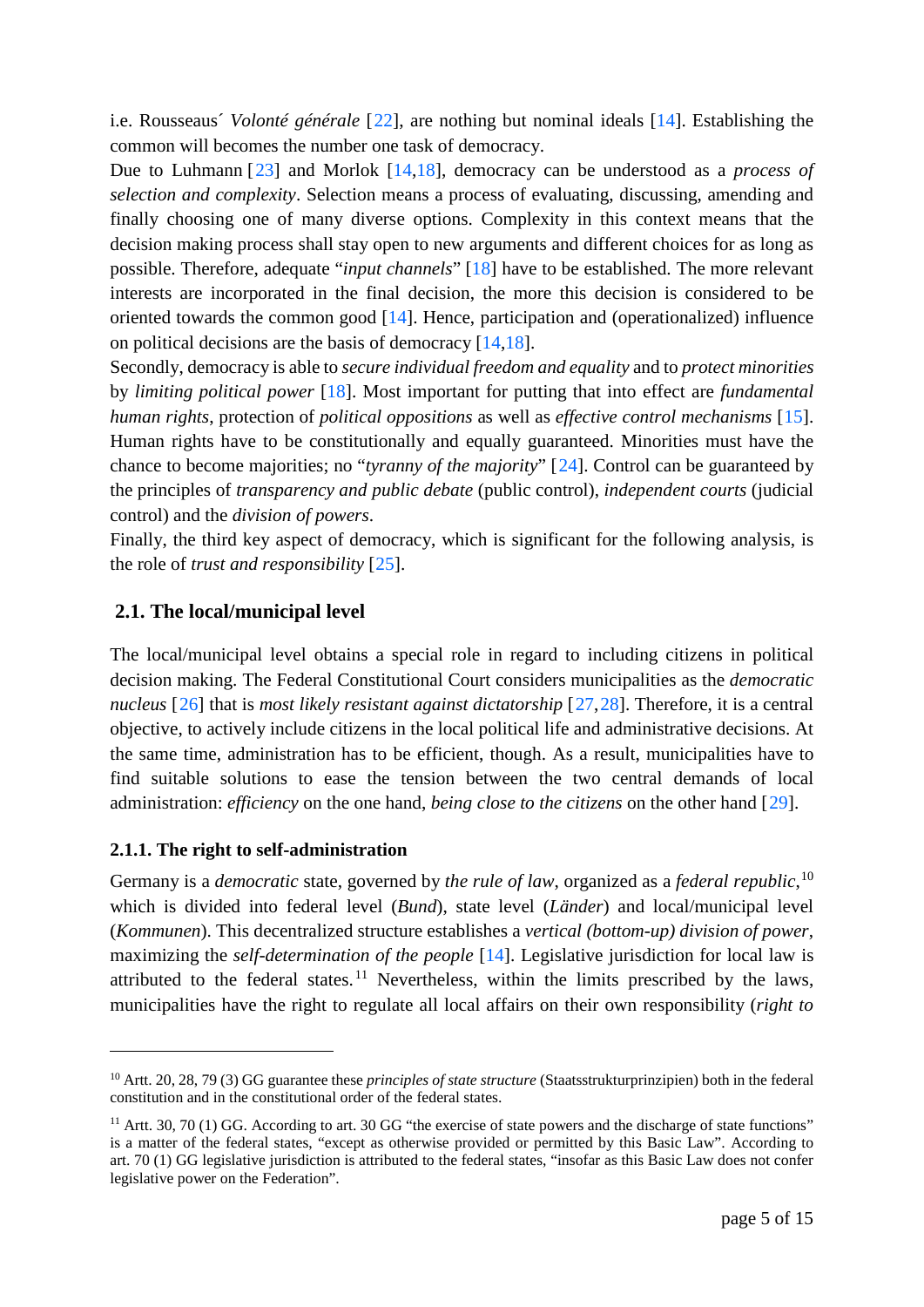*self-administration*). This fundamental right to self-administration is guaranteed in art. 28 (2) GG, respectively in the state constitutions. It is concretized in municipal codes. Furthermore, it is strengthened by art. 93 (1) no. 4 b GG, guarantying municipalities the right to file constitutional complaints at the Federal Constitutional Court on the ground that their right to self-administration has been infringed. Also, local self-administration is required under EU law, which specifies in Protocol CETS No. 207 that citizens shall have the right to participate in the affairs of a local authority.<sup>[12](#page-5-0)</sup>

# <span id="page-5-6"></span>**2.1.2. The local legal system in NRW[13](#page-5-1) - City Council and offline participation**

At the local level, the main political body is the *City Council*, consisting of the councilors and its chairman, the mayor.<sup>[14](#page-5-2)</sup> In NRW, both the councilors and the mayor are directly elected by the citizens. Since the City Council controls the administration, it can easily be mistaken for a local parliament. Legally speaking, however, the Council is an administrative body<sup>[15](#page-5-3)</sup> (therefore part of the executive power) [[30,](#page-14-8)[31\]](#page-14-9). In contrast to federal/state Parliament, it cannot enact formal law. Provided that the Council is authorized by formal federal or state law,  $^{16}$  $^{16}$  $^{16}$  it may adopt *local statues* (valid for the city area). Also, in contrast to professional politicians in federal/state Parliament, the councilors at the local level are volunteers. Furthermore, only citizens of German nationality from age 18 can vote in federal Parliament elections. At the local level, though, every citizen of the European Union from age 16 has the right to vote in City Council elections.

These structural differences to the state/federal level facilitate (online) participation at the local level. Thus, the municipal code is equipped with a broad variety of input channels:

- 1) *Direct democratic instruments*: According to § 26 (1) GO NRW, legally binding referenda can be initiated both by the citizens and by the City Council (provided that the formal requirements are met (especially the necessary amount of signatures – *quorum*).
- 2) *Duty of/right to information*: The City Council is *obligated to inform* the citizens about important administrative matters, § 23 GO NRW. Citizens can *submit questions* to the Council, § 48 GO NRW or *file complaints and suggestions*, § 24 GO NRW. Further rights to information are inter alia guaranteed in art. 5 (1) GG,  $\S$  29 VwVfG<sup>[17](#page-5-5)</sup> and in the provision of the Freedom of Information Act (IFG). Further rights to be heard are inter alia guaranteed in art. 17 GG (right to petition), § 25 (3) VwVfG and § 28 (1) VwVfG.

<span id="page-5-0"></span><sup>&</sup>lt;sup>12</sup> European Charter of Local Self-Government, 15. Oct.1985, CETS No.122, BGBl. 1987 II, p. 65, in conjunction with the Additional Protocol on the right to participate in the affairs of a local authority, 16. Oct. 2009, CETS No. 207, entered into force on 1 June 2012, not yet ratified by Germany.

<span id="page-5-1"></span><sup>&</sup>lt;sup>13</sup> Since the concrete organization of municipalities and their government/administration differ from state to state, the following argumentation is exemplarily based on the local legal system in NRW.

<span id="page-5-2"></span> $14 \& 40 (2) GO NRW$  (municipal code).

<span id="page-5-3"></span><sup>15</sup> § 41 (1) GO NRW.

<span id="page-5-4"></span><sup>&</sup>lt;sup>16</sup> For example art. 28 (2) sent. 1 GG, art. 78 (1, 2) LVerf NRW (state constitution) in conj. with § 7 GO NRW.

<span id="page-5-5"></span><sup>&</sup>lt;sup>17</sup> Administrative Procedure Act.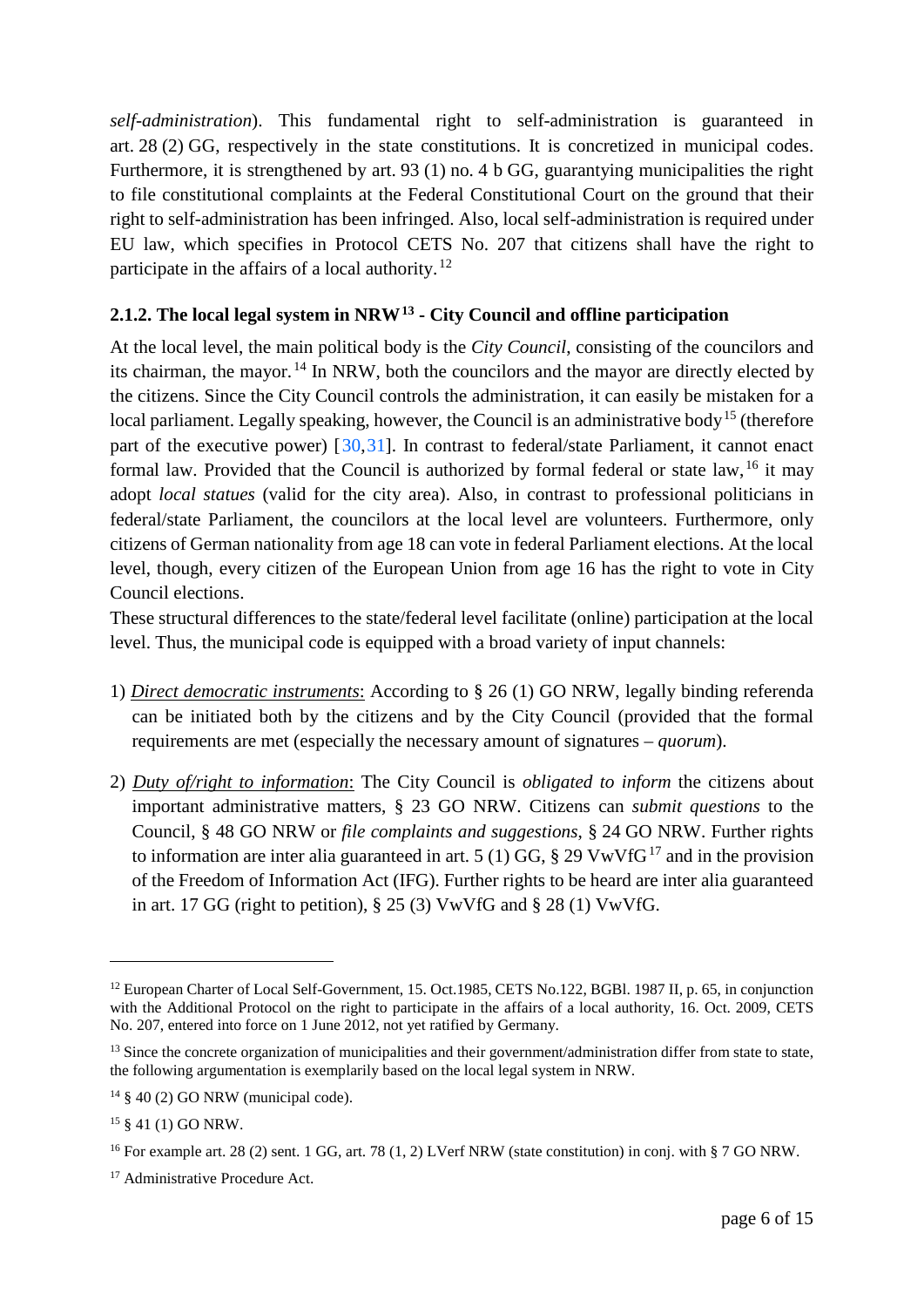- 3) *Residents' request*: According to § 25 GO NRW, residents can force the City Council to deal with and decide on a local matter within its jurisdiction (certain signature quorum required).
- 4) *Experts in local committees*: Local committees are not exclusive to councilors of the City Council. As long as the majority of members consists of councilors, *citizens with expertise* can become members of local committees, too, § 58 (3) GO NRW. Moreover, the committees are allowed to consult with external experts and citizens who are primarily affected by the pending decision.

Additionally, some municipalities regulate further methods and details of such input channels in local statues or policy guidelines on citizen participation.

# **2.1.3. § 18 eGovG NRW – Legal anchor of legally non-binding e-participation**

In general, *Bund* (federal level), *Länder* (state level) and *Kommunen* (municipal/local level) have separate jurisdictions, artt. 30, 28 (2) GG. To promote the digitalization of state authorities, though, art. 91 c GG has been added to the Federal Basic Law (federal constitution). According to art. 91 c GG, *Bund* and *Länder* may cooperate to facilitate the establishment of new information technology systems. That points out, how seriously digital progress in the public sector is taken. The next step was the enactment of a federal Law on electronic Government (eGovG) and corresponding state laws. [18](#page-6-0) In these laws especially electronic information and communication channels have been established. The use of electronic devises to communicate with citizens has also been included in the Federal Administrative Procedure Act, § 3a VwVfG Bund. § 4 a (4) BauGB introduces the possibility to supplementary use electronic systems for formal participation in urban planning.

NRW is the first state, [19](#page-6-1) *anchoring legally non-binding informal e-participation in formal state*  law [[32](#page-14-10)]. According to the new e-participation clause, § 18 eGovG NRW,<sup>[20](#page-6-2)</sup> state and local authorities are encouraged to initiate electronic – especially online – participation. This clause does not affect any other existing participation methods (cf. Sec. [2.1.2\)](#page-5-6). Furthermore, § 18 eGovG NRW is the first formal law in Germany, creating certain (minimum) responsibilities for state/local authorities in regard to informal e-participation. Firstly, the initiators have to *guarantee an appropriate timeframe*. Secondly, they are responsible for a *transparent course of the process*. Finally, from the day of the enforcement of the law, initiators of e-participation are legally obliged to *evaluate, revise* and *officially announce/publish the results*, § 18 (2) eGovG NRW.

<span id="page-6-2"></span> $20$  Draft (Dec. 2015), not yet in force.

<span id="page-6-0"></span><sup>&</sup>lt;sup>18</sup> eGovG is in force in Baden-Wuerttemberg, Bavaria, Saxony and Schleswig-Holstein. Legislative process is initiated in Berlin and NRW. In Rhineland-Palatinate, transparency law in progress.

<span id="page-6-1"></span><sup>19</sup> Baden-Wuerttemberg adopted the "*Verwaltungsvorschrift Öffentlichkeitsbeteiligung*" (administrative regulation on public participation) in 2013 (GABl. Nr. 2, 2014, p. 22) for informal participation in urban planning, which is only binding on state authorities (not municipalities), though.

[https://egovg.nrw.de/egovg/de/home/file/fileId/92/name/MMD16-10379.pdf.](https://egovg.nrw.de/egovg/de/home/file/fileId/92/name/MMD16-10379.pdf) (Accessed 18 Feb. 2016).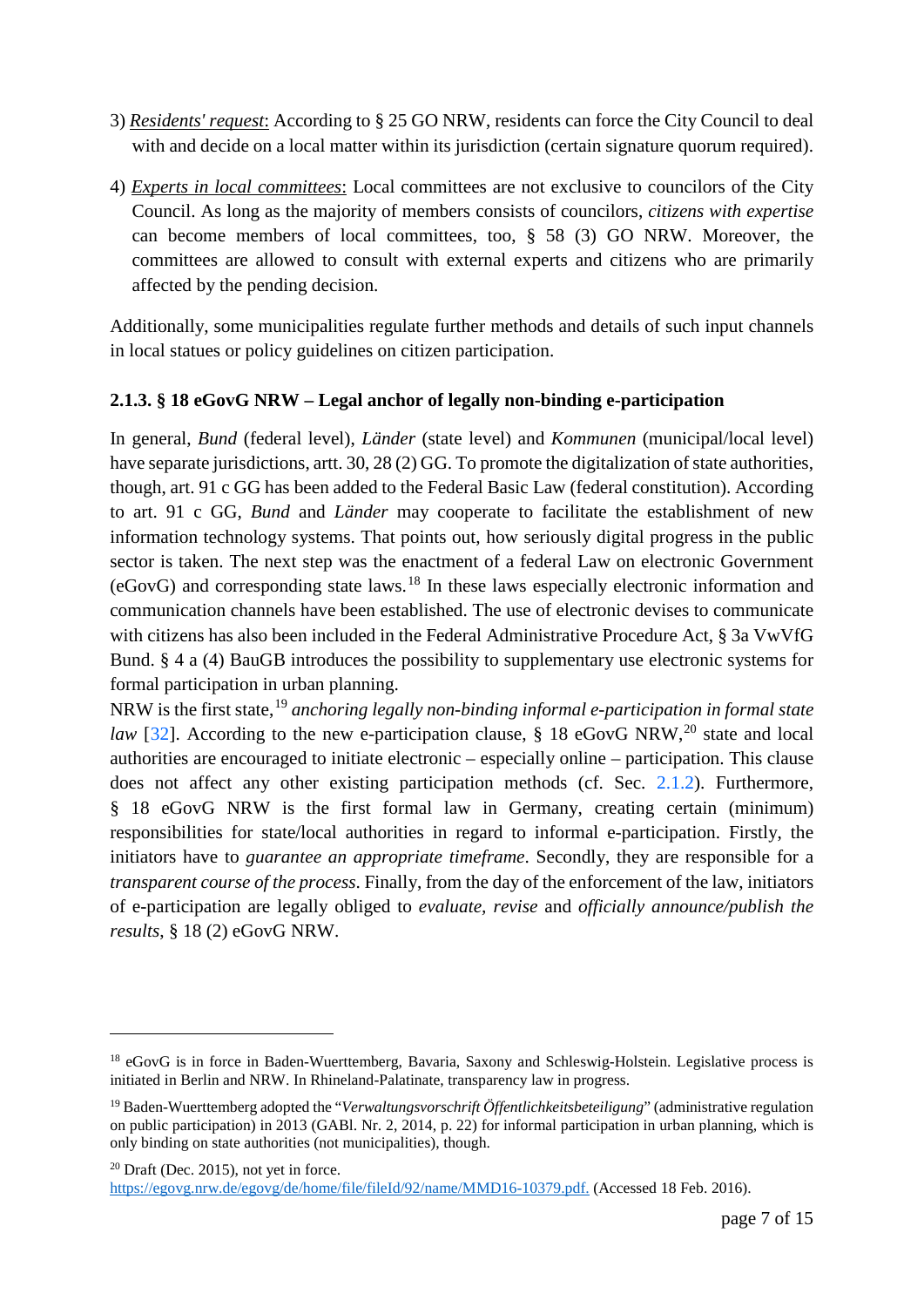Statistics on the actual use of the Internet in informal participation (online participation as defined in Sec. [1.1\)](#page-1-3) at the municipal level in NRW are currently raised by a group of doctoral candidates with the NRW Fortschrittskolleg Online-Partizipation.[21](#page-7-3)

## <span id="page-7-0"></span>**2.2. The "win-win-win"-situation**

Benefits of e-participation have been described in almost every single paper on e-democracy. *Win-win-win-situation*<sup>[22](#page-7-4)</sup> is the new buzzword for the *trialogue* between citizens, politics and administration [[33\]](#page-14-11). All benefits correspond to the two groups of intentions of public participation: making *rational political decisions* on the one hand and reducing the *distance between rulers and those who are ruled* on the other hand [\[2\]](#page-1-4).

Since a margin of discretion is left to political representatives, delegating political power from the people (as sovereign) to politicians require *trust* [\[14\]](#page-3-1). Those who are ruled have to trust in the rulers to decide in their best interest. Establishing a broad range of *input- and controlchannels* [Sec. [2\]](#page-3-7), such as e-participation, can help to strengthen this trust, provided that the process is transparent and the results of e-participation are taken seriously. Also, *consensusbuilding* is a key task of participation. This task is especially important, since politicians have to make decisions *despite any uncertainties* [[34,](#page-14-12)[35](#page-14-13)] they may be confronted with (like future court decisions, new knowledge that is not available at the time of the decision making etc.). In open discussions with interested citizens, *new relevant information and ideas* can be brought to the political discourse, which might have been left of considerations without public consultation [\[21\]](#page-3-8). The display of pro and contra arguments may also support broader *acceptance* of political decisions. Finally, a *pre-selection of relevant arguments* can increase *efficiency* of the further political decision making [[36\]](#page-14-14).

<span id="page-7-2"></span>Online participation, if used properly, can *make participating in political decision flexible and easy*. All relevant information is *centralized in one source* (e.g. a website), which can be *accessed at any time and from any place*. Citizens are not dependent on public meetings anymore, but they can individually plan, how, from where and when to participate. Moreover, the Internet facilitates *documentation and evaluation* of participation processes [\[17\]](#page-3-9).

## <span id="page-7-1"></span>**2.3. Risks of online participation**

-

On the other hand, the use of the Internet to include citizens in political decisions bears risks which need to be addressed. Due to the anonymity of online discussions (registration with pseudonym) e-participation is vulnerable to non-topic-related posts. In face to face discussions, the group of participants is more likely to self-regulate personal disputes and dismiss off-topic statements. An important course of action to avoid such misuse is the establishment of binding code of conducts (*netiquette*) and suitable sanctions in case of infringement, like being blocked from the website and legal charges for insulting language. This problem may also be solved by qualified moderation, provided that authorities are clear (on which basis posts may be deleted, users may be blocked, etc.). According to Kubicek et al. [\[36\]](#page-7-2) consensus-building and reciprocal

<span id="page-7-3"></span><sup>&</sup>lt;sup>21</sup> [http://www.fortschrittskolleg.de/projekte/datenbank/.](http://www.fortschrittskolleg.de/projekte/datenbank/) First results approx. in May <sup>1</sup>6. (Accessed 18 Feb. 2016).

<span id="page-7-4"></span><sup>22</sup> F. Fischer, interview "Die Bürgerbeteiliger", online article, 27 Jan. 2016.

[http://www.wuppertaler-rundschau.de/lokales/die-buergerbeteiliger-aid-1.5719682.](http://www.wuppertaler-rundschau.de/lokales/die-buergerbeteiliger-aid-1.5719682) (Accessed 18 Feb. 2016).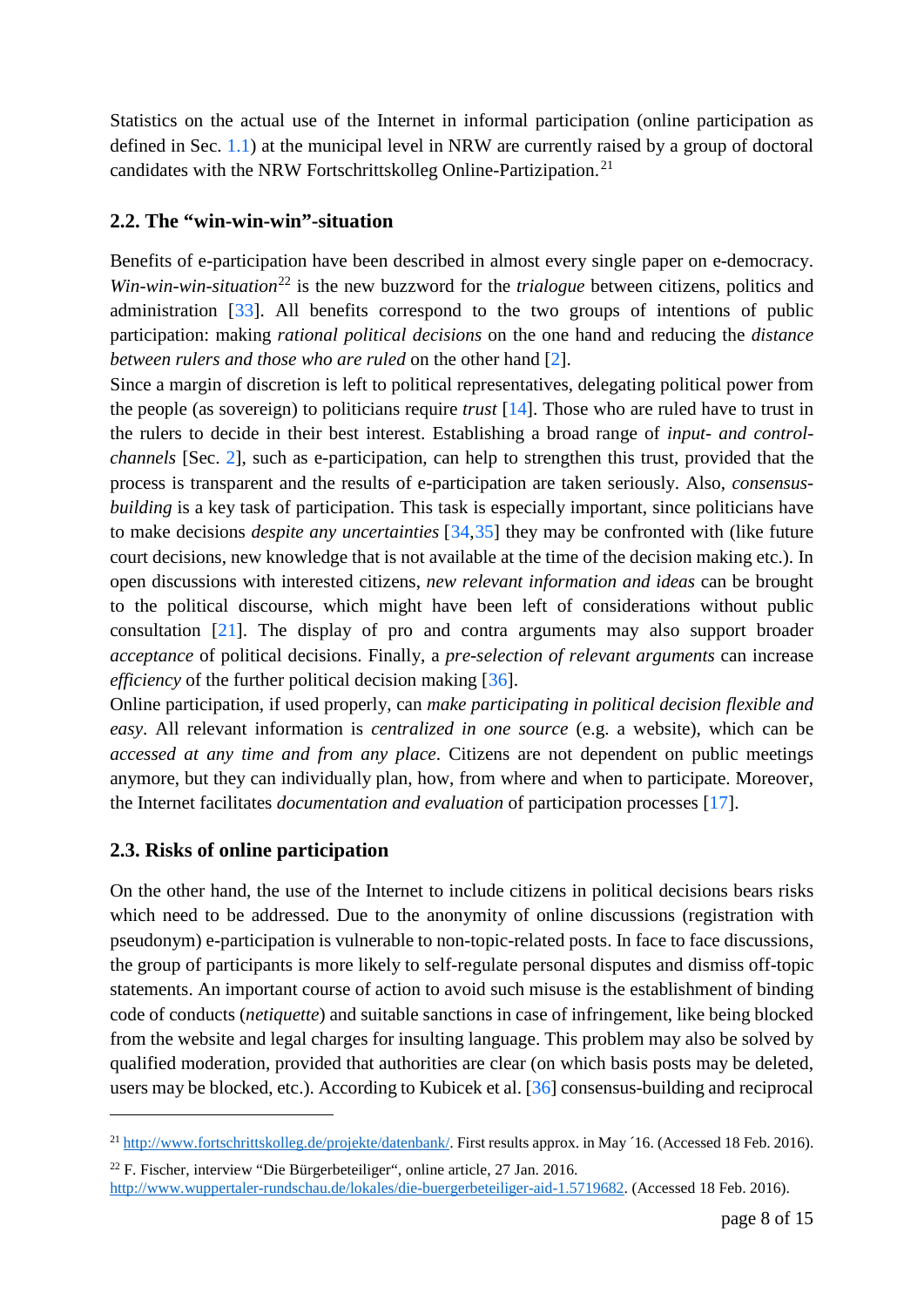understanding of opposing arguments is easier in face-to-face-discussions and smaller discussion groups, than via the Internet. Anonymity may also obstruct transparency, since it is usually allowed to register multiple times with different pseudonyms. As a consequence, it is not possible, to identify the role of participants as citizens, politicians, experts or agents for certain interest groups. The higher the level of intensity, though, the more important is transparency. If citizens and politicians collaborate on the Internet to make a conjoined decision, it must be clear which arguments were posted by state authorities. Only then, they can later be held responsible for the final decision. Parycek et al. [\[5\]](#page-2-5) recommend, the higher the level of intensity, the higher the level of identification.<sup>[23](#page-8-0)</sup>

Furthermore, the higher the complexity of a topic, the more *expert input* is needed to ensure good argumentation and a dynamic discourse. In face-to-face meetings, the discussion leader can make sure that everybody has received and understood the required information. Online, participants have to take care of being properly information themselves. Therefore, online input-channels may nurture the influence of organized interest groups rather than individuals. In conclusion, the higher the level of intensity, the more democratic standards have to be fulfilled by e-participation [[37](#page-14-15)] (such as the principle of *equal possibilities* to influence political decisions). In this context, Kißler [[38](#page-14-16)] recalls the problem of a *silent majority* in participation processes and warns about a *tyranny of the minority* in cooperative democracy. This minority often consists of only those citizens, who don´t agree with the decision [\[4\]](#page-2-4). Finally, the *digital divide* [[39\]](#page-14-17) causes further problems in regard to a representative circle of participants.

# **3. E-Participation and legal/political commitment**

Participation processes, online and offline, formal and informal alike, do not create legally binding results. Yet, they may factually have binding character.

## **3.1 Factual effects of legally non-binding citizen participation**

-

Legitimate private interests shall be included in political decisions. Legally, this assumption is supported by the *obligation to balance private and public interests* (Abwägungsgebot) in urban planning, § 1 (7) BauGB. This obligation originally derives from the *rule of law* and the *principle of proportionality, art.* 20(3) GG. In limited extent,  $^{24}$  $^{24}$  $^{24}$  infringements can be reviewed by courts [\[16,](#page-3-10)[40](#page-14-18)]. One purpose of formal participation in urban planning is to bring relevant interests to the governments´ attention [[41](#page-14-19)]. Informal deliberative participation, though, primarily *evaluates public opinion*. The rule of law guarantees individual liberty and human rights. According to the independent mandate, on the other hand, members of Parliament and the City Council are free from external preferences, art. 38 (1) GG, art. 30 (2) LVerf NRW,

<span id="page-8-0"></span> $23$  The lowest level is no identification, on the highest level there are unique identification methods implemented by the state (such as the Austrian citizen card).

<span id="page-8-1"></span><sup>24</sup> The court may supervise, if public and private interests have not been weighted at all (*Abwägungsausfall*), if some relevant interests have been left out of the weighting (*Abwägungsdefizit*), if the relevance of an interest has been misjudged (*Abwägungsfehleinschätzung*) and if the interests have not been weighted correctly according to their relative relevance to one another (*Abwägungsdisproporz*).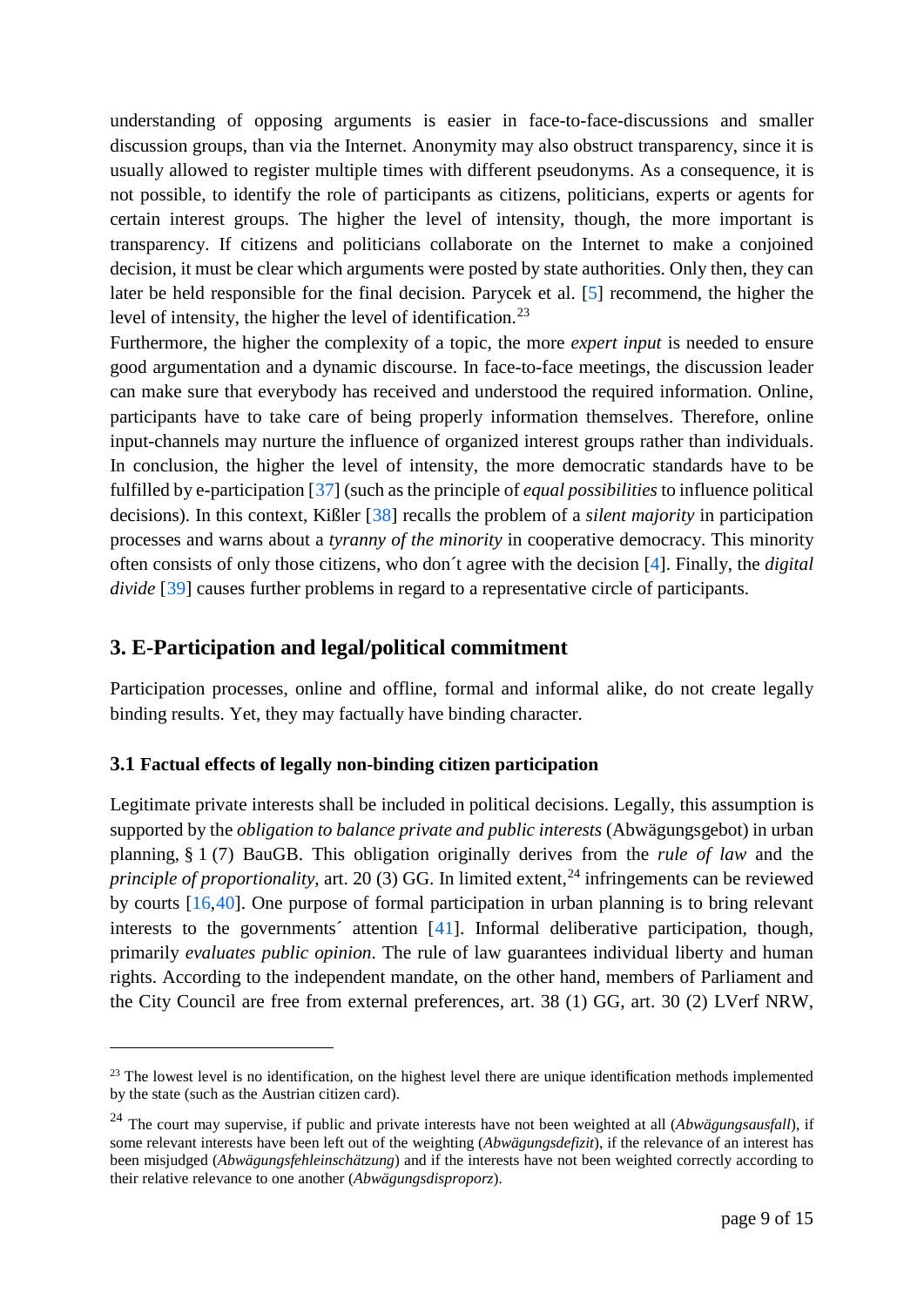§ 43 (1) GO NRW. Paradoxically, it is also the independent mandate which opens up political decision making for influence by citizens [\[14\]](#page-3-1). Elected representatives shall be free to decide which arguments and concerns they want to include in their final decision.

This liberty, though, could be prevailed by factually binding effects of participation. If participation processes are initiated top-down, the public expects the results (though legally non-binding) to have an actual impact (*political efficacy*) on the pending decision [\[17](#page-3-9)[,25\]](#page-4-3). If the results are not taken into serious consideration, poor reputation, public protests, rejection of the decision, disadvantages in political competition, mistrust and eventually the loss of office in the next elections, are possible consequences [\[4\]](#page-2-4). Also, citizens can put deviating decisions up for a public referendum, provided that the formal requirements are met. The higher the level of intensity, the higher the expectations towards the actual impact  $[42]$  $[42]$ , thus, the greater the effort to justify a deviating decision [[43](#page-14-21)].

Another motivation behind factual political commitment to the results of participation is related to the principle of efficiency. If consensus is built once, defending it by following public preferences can immensely reduce further transaction costs. These *factual effects* are intensified by the Internet and the use of online participation, since everybody with access and a little knowledge on how to use it, can spread and share information and critique. So called *Shitstorms*<sup>[25](#page-9-0)</sup> can target political decisions as well as decision makers in person [[44](#page-14-22)]. Social media and blogs are a significant second channel to traditional media and journalism. Posts by citizens bear the risk of being subjective, incorrect or incomplete. In this context, responsive *communication as a function of the state* is more important than ever [[45\]](#page-14-23).

<span id="page-9-2"></span>An example for factually binding results of legally non-binding participation is the local budget 2015/2016 in Bonn.<sup>[26](#page-9-1)</sup> Administration asked citizens for comments and ratings on twenty five budgeting proposals. Citizens could also submit and discuss their own proposals online. All in all, 3700 citizens actively participated in the process, which was open for four weeks. With Bonn having 322.960 inhabitants, the number of participants has only been a little higher than 1% of the population. After the process had been closed, administration sorted out the 25 best rated of 390 citizen proposals. The list of these best performers and corresponding official statements by the administration have been passed to the City Council who finally decided on the local budget. Eight of these proposals have been fully adopted by the Council. Another eight have been partially adopted.

#### **3.2. Consequences for the necessity of legal regulation – a sociological approach**

According to § 10 VwVfG, administrative procedures do not have to be conducted in a particular form, except as otherwise provided by law. It might be assumed that, if even formal administrative procedures may be conducted without a particular form, this should apply a fortiori in respect of informal participation processes. Nevertheless, the (potentially) binding political effects of e-participation could make legal regulation necessary. To organize large group discussions, it is essential to set ground rules [\[14\]](#page-3-1). Qualified moderation facilitates

<span id="page-9-0"></span> $25$  A storm of (mass) indignation, which is often accompanied by insulting remarks.

<span id="page-9-1"></span><sup>&</sup>lt;sup>26</sup> [https://www.bonn.de/rat\\_verwaltung\\_buergerdienste/buergermitwirkung/buergerbeteiligung\\_haushalt/.](https://www.bonn.de/rat_verwaltung_buergerdienste/buergermitwirkung/buergerbeteiligung_haushalt/) "Bonn packt´s an", citizen participation on the local budget 2015/2016. (Accessed 18 Feb. 2016).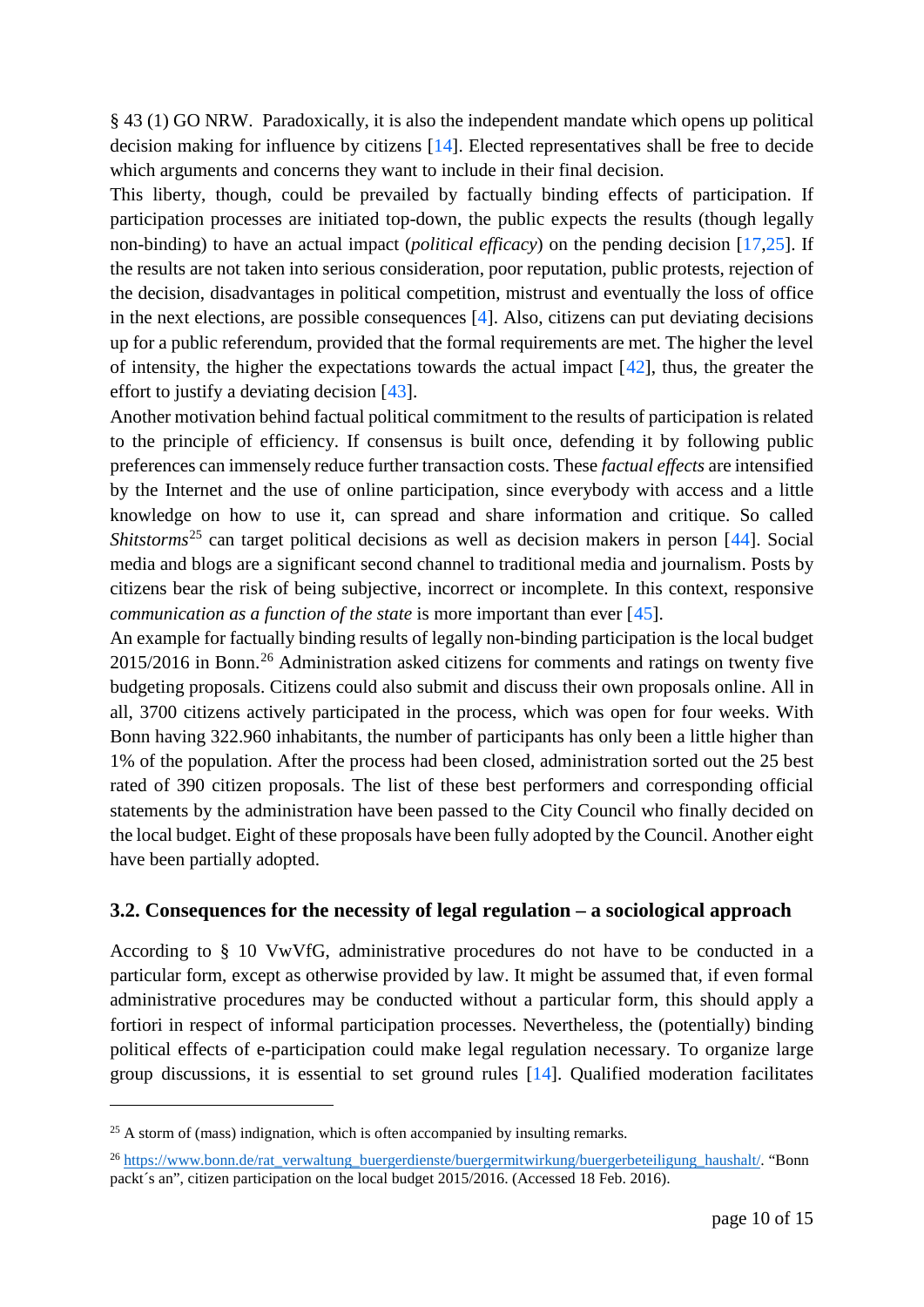<span id="page-10-1"></span>consensus-finding by ensuring a structured course of discussion and the obedience of discussion rules. Normatively, the necessity to regulate e-participation can be derived from the social functions of law. From a sociological point of view, law is an instrument of power which shall preserve and promote social cohesion by balancing opposing interests [[46](#page-14-24)]. Based on the *lawjobs theory* developed by Llewellyn [[47](#page-14-25)], Rehbinder [\[46\]](#page-10-1) presents a model of five social functions of law:

- 1) Elimination of conflict (function to react)
- 2) Controlling of behavior (regulatory function)
- 3) Legitimization and regulation of social power/authority (political function)
- 4) Organizing living conditions (planning function)
- 5) Juristic method (control function)

In regard to online participation, the two most important functions of law are the regulatory function, creating legal certainty, and the political function, clarifying authority and procedural rules. Both functions serve to restrict arbitrariness of the powerful, making their behavior predictable and accountable [\[44](#page-9-2)[,46\]](#page-10-1). In regard to informal offline participation, such as citizen advisory groups, visioning workshops, round tables and planning cells, procedural rules are commonly used and largely standardized. If online participation shall transfer as much actual influence and impact to the participants, appropriate rules have to be adopted.

### <span id="page-10-0"></span>**4. Conclusion**

Online participation can be a powerful tool to both make rational political decisions and to reduce the distance between rulers and those who are ruled. If effectively used, it may enhance output-legitimation of political decisions. At the same time, input-legitimation of the final decision must not be decreased. By erasing potential conflict during the preparation of a political decision, online participation can reduce further transaction costs and increase administrative efficiency. The Internet offers possibilities to broaden the circle of participants, simplify the access and management of information and thus to create greater public control. Especially at the local level, online participation is an innovative way to link political decisions back to the affected citizens in between elections. In this way, politics can adapt to current social trends and become a closer representation of our individualized society. In conclusion, e-participation can be one step closer to the democratic ideal. Yet, democratic aspirations require careful consideration. Generally speaking, the higher the level of intensity, the higher the actual impact of participation on final political decisions. As a consequence, online participation has to respect constitutional principles, especially the municipal right to selfadministration, human rights, the rule of law and the principle of equality. Citizens´ may obtain the role of experts, supervisors and providers of impulses, still, the state as *guardian of the common good* [[48\]](#page-14-26) has to make decisions which include common interests instead of singular interests. The key to successful e-participation is a mutual trust between citizens and politicians. Regulation can help to create legal certainty by clarifying authority and responsibilities of the state. Hence, legal rules can help to improve the relationship between citizens and the government. As (non-exhaustively) described in Sec. [2.1.2,](#page-5-6) de lege lata there are many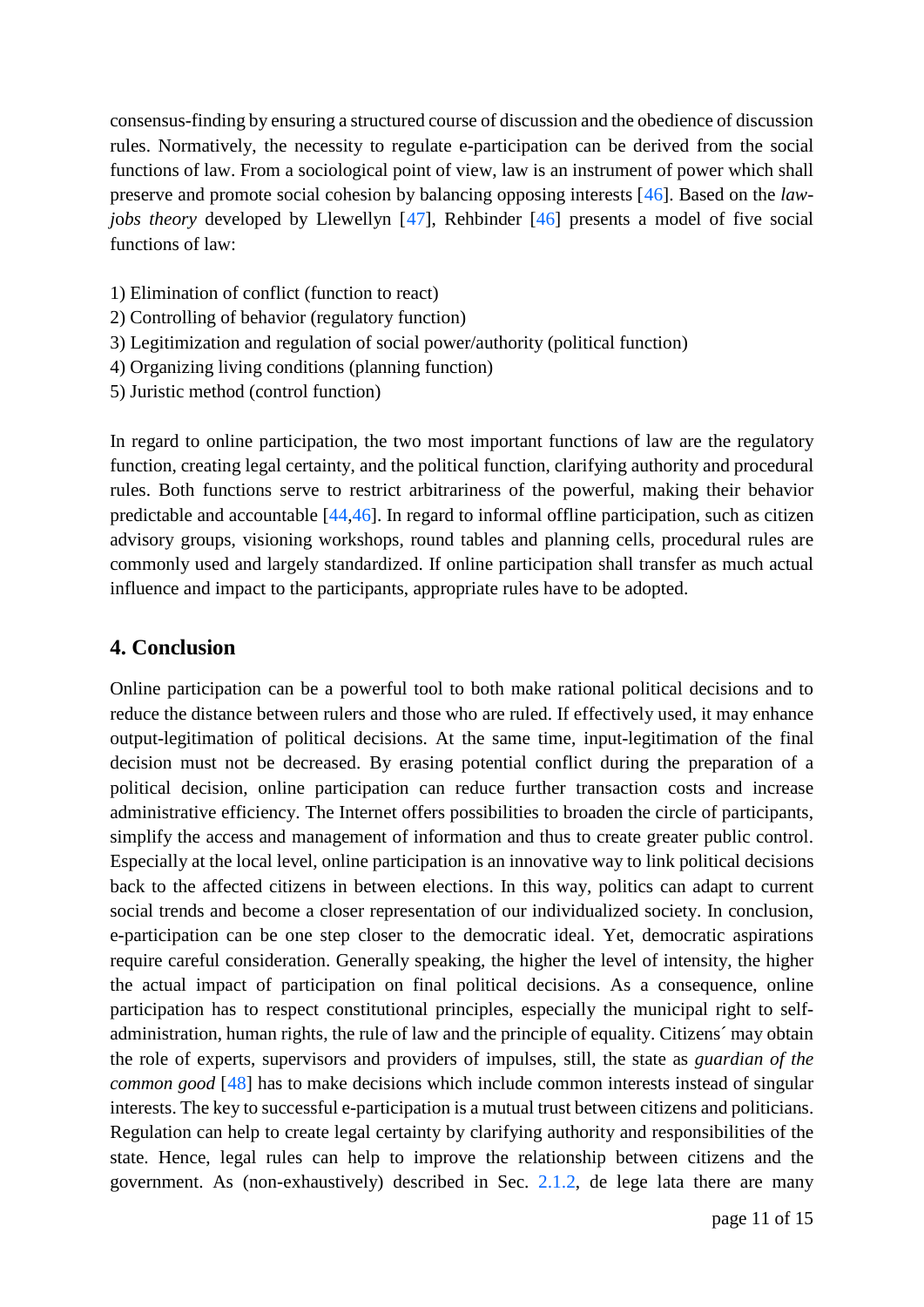participation possibilities at the local level. Nevertheless, § 18 eGovG NRW is the only state law expressis verbis regulating minimal standards for informal online-participation. This first important step breaks ground for more detailed regulation by municipalities. Due to the right to self-administration and regional differences in Germany, it is adequate to leave further specification up to the cities. Further research will have to examine, which concrete rules need to be adopted and how they should be integrated in the German legal system.

# **References**

<span id="page-11-0"></span>-

- 1. N. Enke/I. Reinhardt, Akzeptanz durch Beteiligung, in: G. Bentele et al. (eds.), Akzeptanz in der Medien- und Protestgesellschaft. Zur Debatte um Legitimation, öffentliches Vertrauen, Transparenz und Partizipation, Wiesbaden, 2015, pp. 57-74.
- <span id="page-11-1"></span>2. M. Fritsche, Mikropolitik im Quartier. Bewohnerbeteiligung an Stadtumbauprozess, Wiesbaden, 2011.
- 3. M. Fritsche/P.Nanz, Handbuch Bürgerbeteiligung. Verfahren und Akteure, Chancen und Grenzen, Bonn, 2012.
- 4. J. Ziekow, Neue Formen der Bürgerbeteiligung? Planung und Zulassung von Projekten in der parlamentarischen Demokratie, in: Gutachten zum 69. Deutschen Juristentag, München, 2012.
- 5. P. Parycek/J. Schossböck/B. Rinnerbauer, Identification in E-Participation: Between Quality of Identification Data and Participation Threshold, in: E. Tambouris et al. (eds.), Electronic Participation, LNCS 9249, The Proceedings of the 7th IFIP WG 8.5 International Conference on Electronic Participation (ePart 2015), Thessaloniki, Greece, 30 August-02 September, 2015, pp. 108-119.
- 6. OECD, Citizens as Partners: Information, Consultation and Public Participation in Policy Making, Paris, 2001.

[http://www.oecd-ilibrary.org/governance/citizens-as-partners\\_9789264195561-en.](http://www.oecd-ilibrary.org/governance/citizens-as-partners_9789264195561-en) Accessed 18 Feb. 2016.

 7. R. Al-Dalou/E. Abu-Shanab, E-Participation levels and technologies, in: The Proceedings of the 6th International Conference on Information Technology (ICIT 2013), Amman, Jordan, 08-10 May 2013, pp.1-8.

[http://sce.zuj.edu.jo/icit13/images/Camera%20Ready/E-Technology/656.pdf.](http://sce.zuj.edu.jo/icit13/images/Camera%20Ready/E-Technology/656.pdf) Accessed 18 Feb. 2016.

8. A. Macintosh, Characterizing e-participation in policy-making, in: The Proceedings of the 37th Annual Hawaii International Conference on System Sciences (HICSS 2004), Big Island, HI, USA, 05-08 January 2004, pp. 117-126.

[http://www.computer.org/csdl/proceedings/hicss/2004/2056/05/205650117a.pdf.](http://www.computer.org/csdl/proceedings/hicss/2004/2056/05/205650117a.pdf) Accessed 18 Feb. 2016.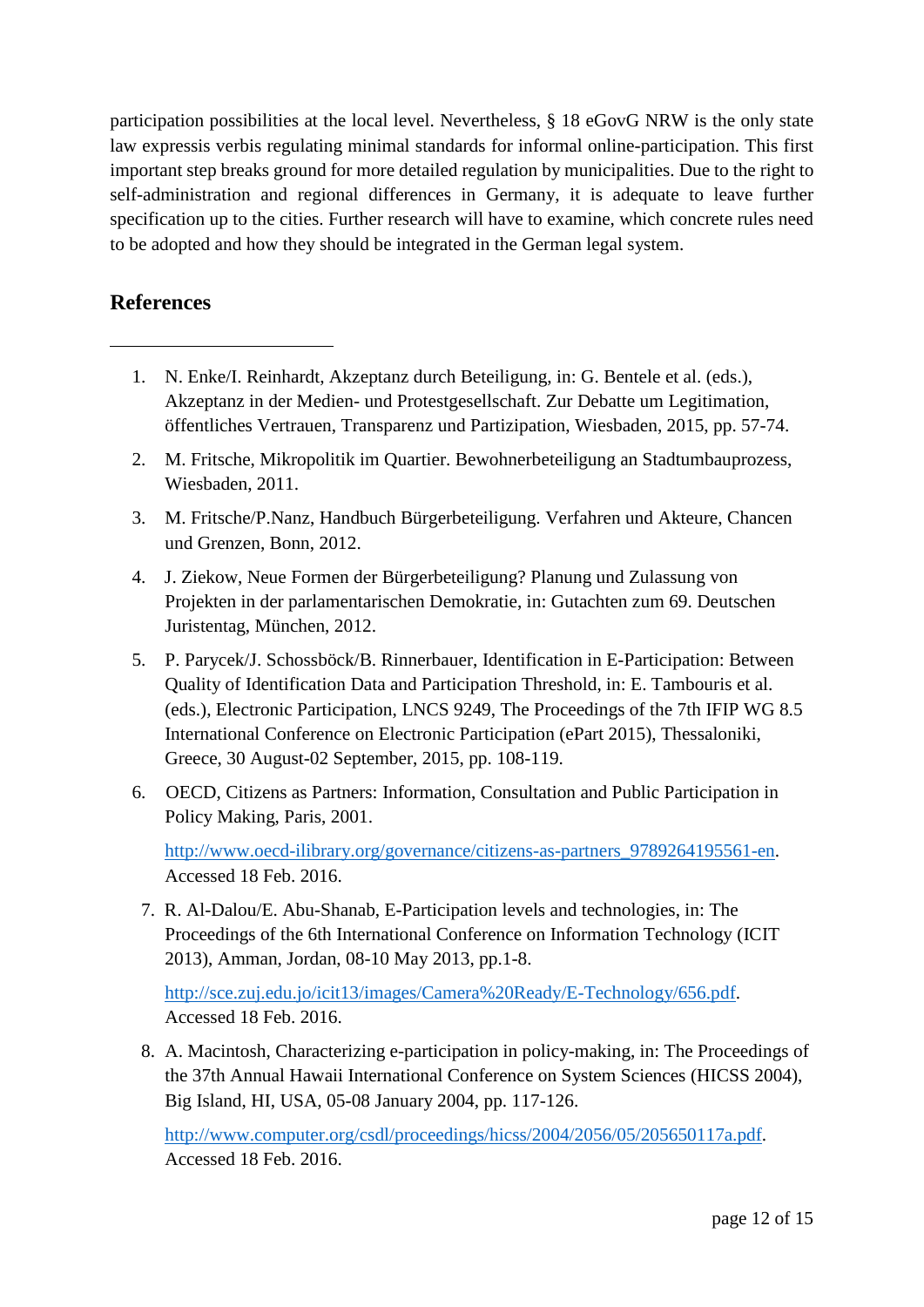9. D. Medimorec/P. Parycek/J. Schossböck, Vitalizing democracy through e-participation and open government: An Austrian and Eastern European perspective, Bertelsmann Verlag, 2010.

[http://documents.mx/download/link/vitalizing-democracy-through-e-participation.](http://documents.mx/download/link/vitalizing-democracy-through-e-participation) Accessed 18 Feb. 2016.

<span id="page-12-7"></span>10. K. Arbter, Standards der Öffentlichkeitsbeteiligung, Wien, 2008.

[http://www.partizipation.at/fileadmin/media\\_data/Downloads/Standards\\_OeB/standar](http://www.partizipation.at/fileadmin/media_data/Downloads/Standards_OeB/standards_der_oeffentlichkeitsbeteiligung_2008_druck.pdf) [ds\\_der\\_oeffentlichkeitsbeteiligung\\_2008\\_druck.pdf.](http://www.partizipation.at/fileadmin/media_data/Downloads/Standards_OeB/standards_der_oeffentlichkeitsbeteiligung_2008_druck.pdf) Accessed 18 Feb. 2016.

<span id="page-12-8"></span>11. P. Parycek, Positionspapier zu E-Democracy und E-Participation in Österreich, Whitepaper AG EDEM-1.0.0, Wien, 2008.

[http://www.ref.gv.at/uploads/media/EDEM-1-0-0-20080525.pdf.](http://www.ref.gv.at/uploads/media/EDEM-1-0-0-20080525.pdf) Accessed 18 Feb. 2016.

<span id="page-12-9"></span><span id="page-12-0"></span>12. International Association for Public Participation, IAP2 Spectrum of Public Participation, 2007.

[http://www.iap2.org/associations/4748/files/spectrum.pdf.](http://www.iap2.org/associations/4748/files/spectrum.pdf) Accessed 18 Feb. 2016.

<span id="page-12-10"></span><span id="page-12-2"></span><span id="page-12-1"></span>13. N. Ahmed, An overview of e-participation models. Division for Public Administration and Development Management (DPADM) & UN Department of Economic and Social Affairs (UNDESA), 2006.

[http://unpan1.un.org/intradoc/groups/public/documents/un/unpan023622.pdf.](http://unpan1.un.org/intradoc/groups/public/documents/un/unpan023622.pdf) Accessed 18 Feb. 2016.

- 14. M. Morlok, Demokratie und Wahlen, in: P. Badura/H. Dreier (eds.), Festschrift 50 Jahre Bundesverfassungsgericht, vol. II, Tübingen, 2001, pp. 559-608.
- <span id="page-12-3"></span>15. E. W. Böckenförde, Demokratie als Verfassungsprinzip, in: J. Isensee/ P. Kirchhof (eds.), Handbuch des Staatsrechts der Bundesrepublik Deutschland, vol. II, 3<sup>rd</sup> ed., Heidelberg, 2004, § 24.
- 16. BVerwGE 45, 309 (p. 316 f., marginal no. 43 f.).
- <span id="page-12-4"></span>17. M. Martini/S. Fritzsche, Kompendium Online-Bürgerbeteiligung. Rechtliche Rahmenbedingungen für kommunale Beteiligungsangebote im Internet, edited by: Innovationsstiftung bayerische Kommune, version 1.1, status as of: 08 Sept. 2015.

[http://www.bay-](http://www.bay-innovationsstiftung.de/fileadmin/docs/OBB/Online_Buergerbeteiligung.pdf)

<span id="page-12-6"></span>-

[innovationsstiftung.de/fileadmin/docs/OBB/Online\\_Buergerbeteiligung.pdf.](http://www.bay-innovationsstiftung.de/fileadmin/docs/OBB/Online_Buergerbeteiligung.pdf) Accessed 18 Feb. 2016.

- <span id="page-12-5"></span>18. M. Morlok, Das Demokratieprinzip des Grundgesetzes, in: M. Morlok/L. Michael (eds.), Staatsorganisationsrecht, 2nd ed., Baden-Baden, 2015, § 5.
- 19. J. Ipsen, Staatsrecht I, Staatsorganisationsrecht, 27<sup>th</sup> ed., München, 2015.
- 20. M. Morlok, Selbstverständnis als Rechtskriterium, Tübingen, 1993.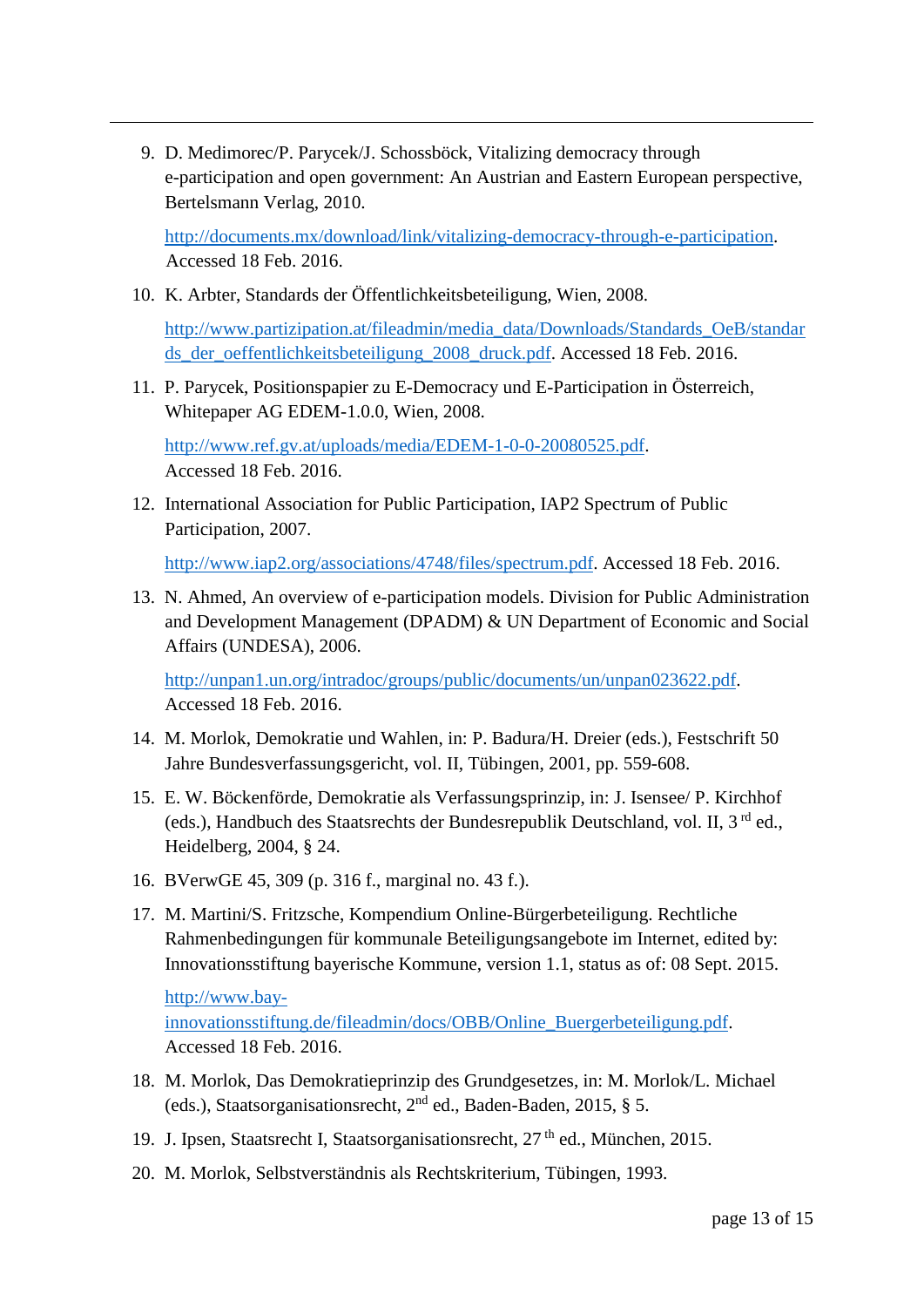- 21. J. Martin, Das Steuerungskonzept der informierten Öffentlichkeit, Berlin, 2012.
- 22.J.-J. Rousseau, Du contrat social/Vom Gesellschaftsvertrag [Paris, 1762], German translation edited by H. Brockard*,* Stuttgart, 2010 (Reclam)*.*
- 23. N. Luhmann, Komplexität und Demokratie, in: Politische Vierteljahresschrift, PVS 10 (1969), pp. 314-325.
- 24. J.S. Mill, On Liberty [London, 1859], 4<sup>th</sup> ed. by Longman, Roberts and Green Co., London, 1869.

[www.bartleby.com/130/.](http://www.bartleby.com/130/) Accessed 18 Feb. 2016.

25. Recommendation of the Committee of Ministers to member states on electronic democracy (e-democracy), CM/Rec (2009) 1, adopted on 18 Feb. 2009. [https://wcd.coe.int/ViewDoc.jsp?id=1410627.](https://wcd.coe.int/ViewDoc.jsp?id=1410627) Accessed 18 Feb. 2016.

26. BVerfGE 79, 127 (p. 149, marginal no. 59).

<span id="page-13-7"></span>-

- 27. BVerfGE 7, 155 (p. 167, marginal no. 43).
- 28. BVerfGE 11, 266 (p. 275, marginal no. 33, 34).
- 29. BVerfG 79, 127 (p. 147 f., marginal no. 56).
- 30. T. I. Schmidt, Kommunalrecht, 2nd ed., Tübingen, 2014.
- 31. M. E. Geis, Kommunalrecht, 3rd ed., München, 2014.
- <span id="page-13-0"></span>32. Gesetzentwurf der Landesregierung zum Gesetz zur Förderung der elektronischen Verwaltung in Nordrhein-Westfalen (eGovG NRW), Landtag NRW, Drucksache 16/10379, status as of 02. December 2015.

[https://egovg.nrw.de/egovg/de/home/file/fileId/92/name/MMD16-10379.pdf.](https://egovg.nrw.de/egovg/de/home/file/fileId/92/name/MMD16-10379.pdf) Accessed 18 Feb. 2016.

- <span id="page-13-1"></span>33. H. Klages, A. Vetter, Bürgerbeteiligung auf kommunaler Ebene. Perspektiven für eine systematische und verstetigte Gesellschaft, Berlin, 2013.
- <span id="page-13-3"></span><span id="page-13-2"></span>34. M. Morlok, Informalisierung und Entparlamentalisierung politischer Entscheidungen als Gefährdung der Verfassung?, in: Veröffentlichungen der Vereinigung der Deutschen Staatsrechtslehrer, VVDStRL, vol. 62 (2003), pp. 37-84.
- 35. M. Morlok, Der Text hinter dem Text. Intertextualität im Recht, in: A. Blankenagel/ I. Pernice et al. (eds.), Verfassung im Diskurs der Welt, Liber Amicorum für Peter Häberle zum siebzigsten Geburtstag, FS Häberle, Tübingen, 2004, pp. 93-136.
- <span id="page-13-4"></span>36. H. Kubicek, B. Lippa, Der doppelte Medienmix in der Bürgerbeteiligung, in: Verwaltung & Management, VM, vol. 15 (6/2009), pp. 305-316.
- <span id="page-13-6"></span><span id="page-13-5"></span>37. BVerfGE 83, 60 (pp. 74 f., margin no. 44 ff.).